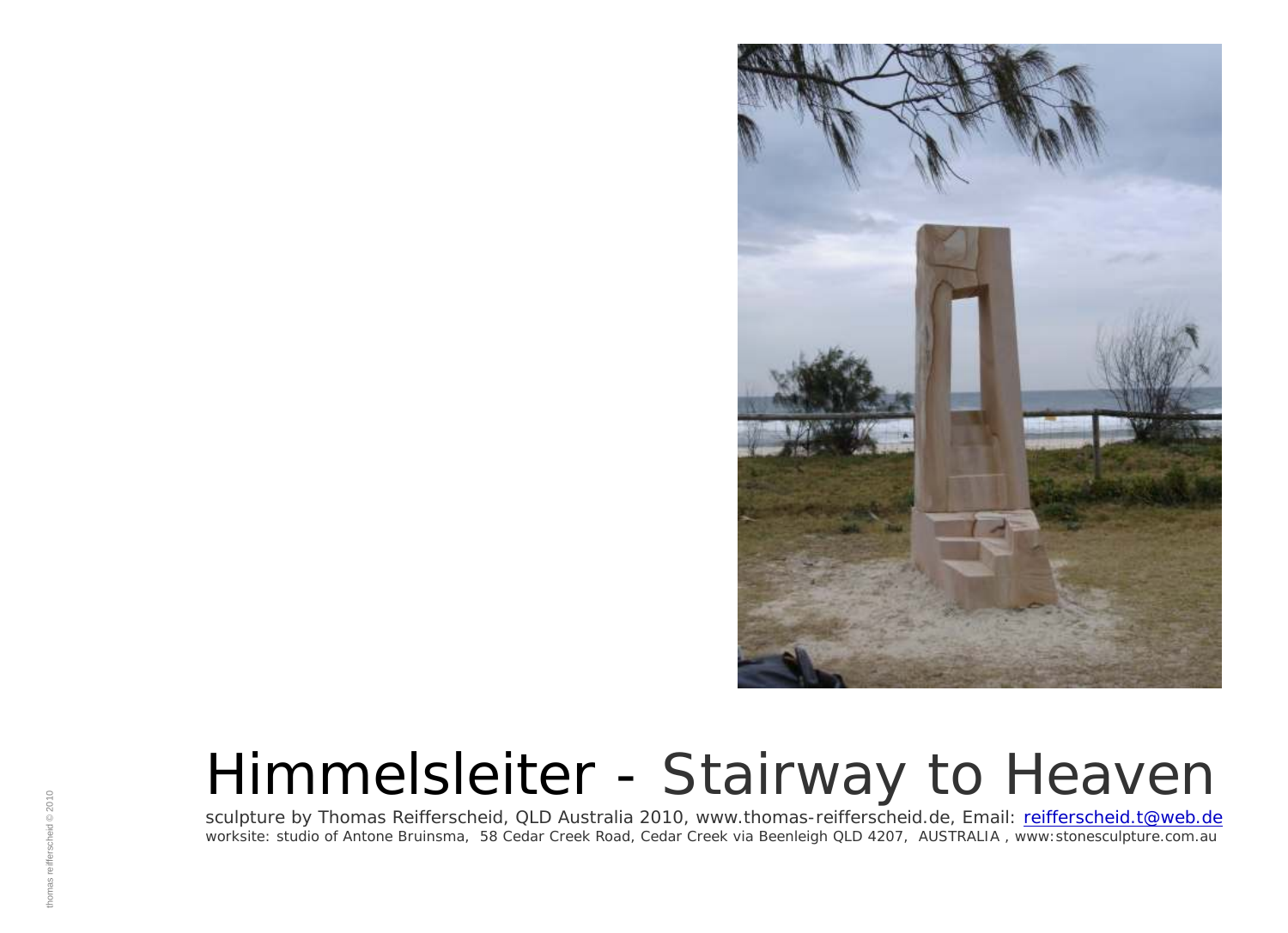

Die Skulptur steht entstand anlässlich SWELL 2010 Curumbin beach, südlich von Brisbane, QLD Australien.

The sculpture is o be shown at SWELL Currumbin beach Pacific Parade, QLD Australia 10-19.10. SWELL 2010





320x105x200 cm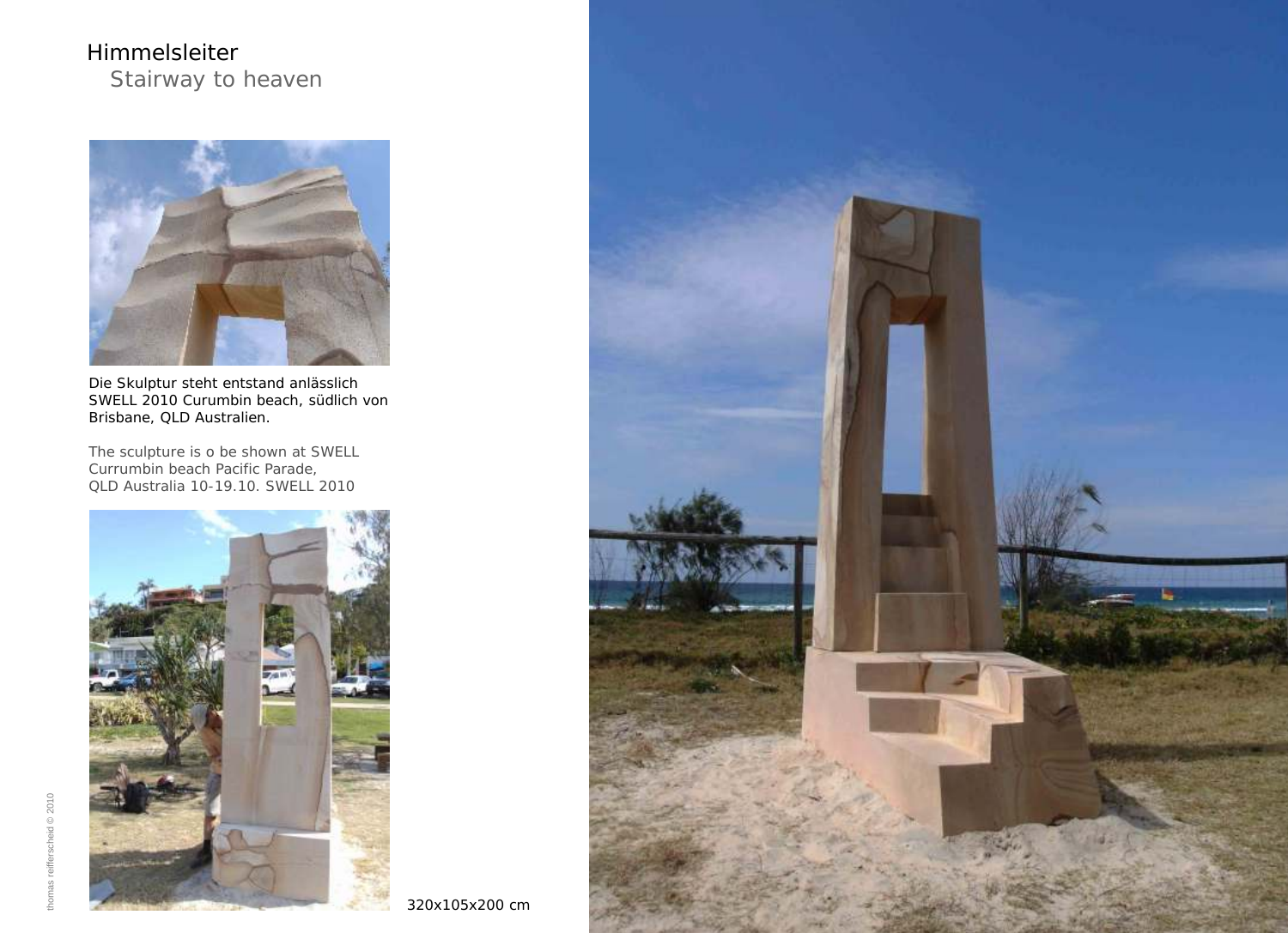

Ohne Worte No need to comment.



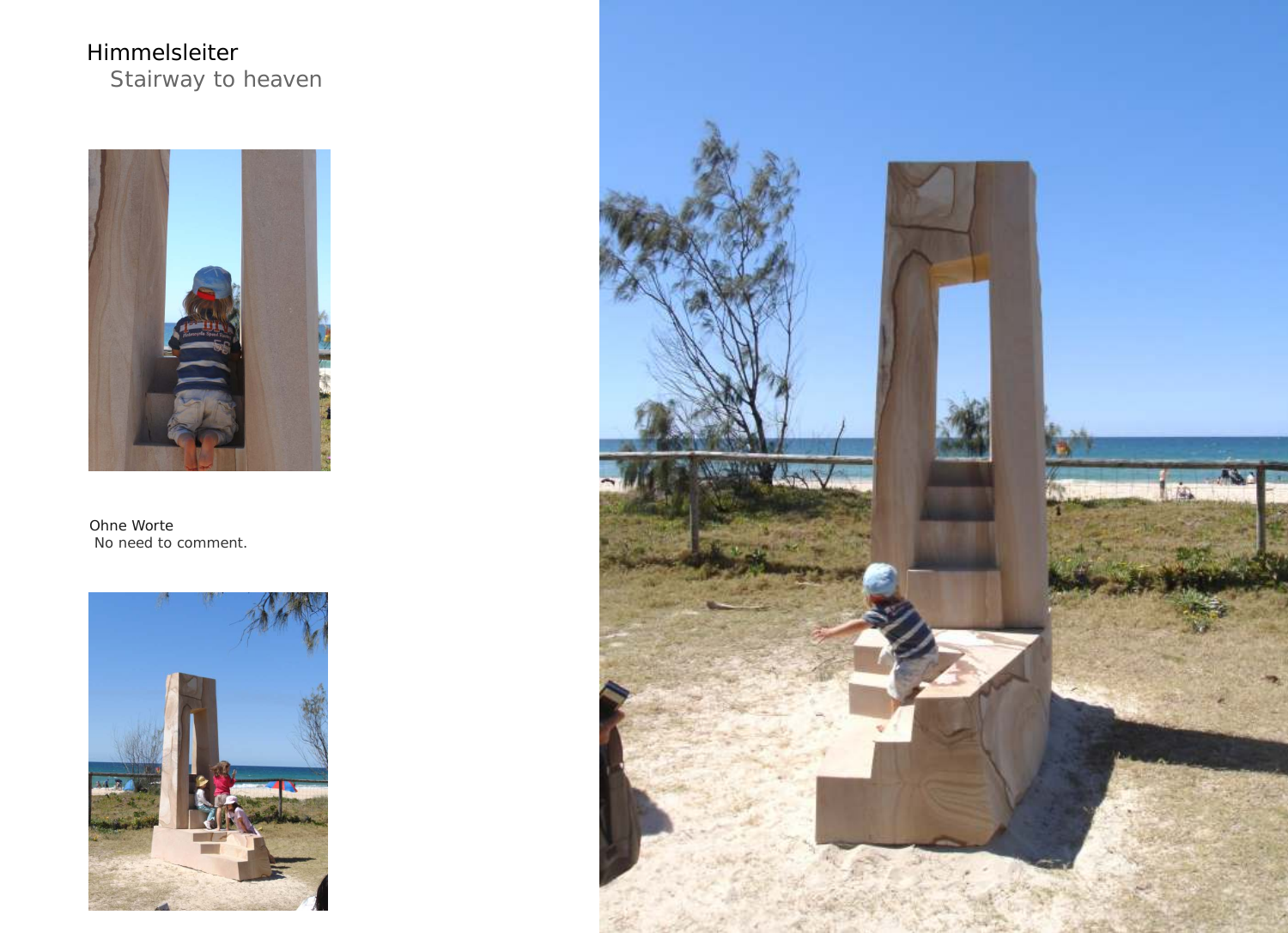

Helidon Sandstein QLD Australia 2010 Helidon sandstone QLD Australia





320x105x200 cm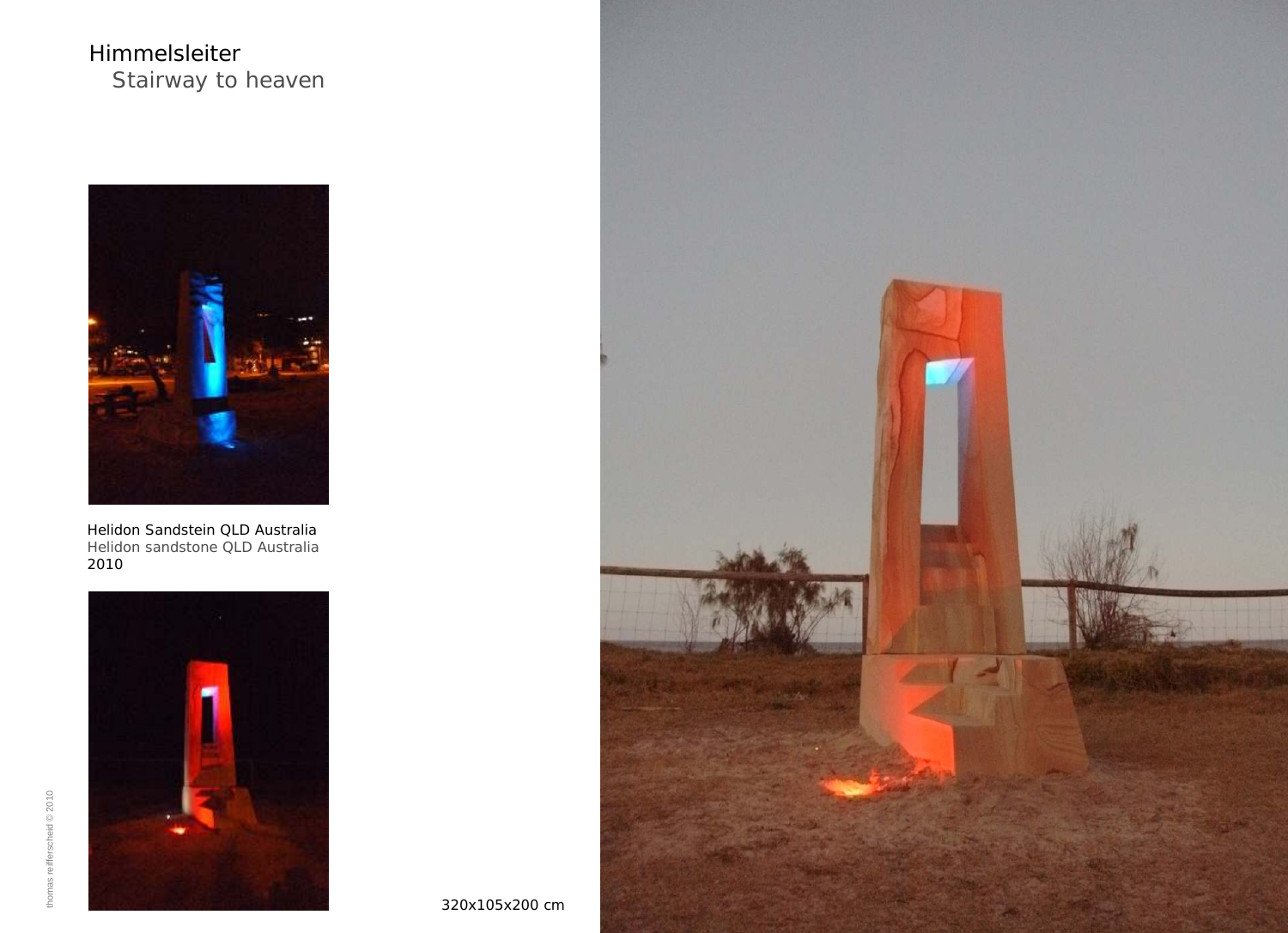

Die Skulptur wird verladen zum zum Transport und Aufbau. The sculpture is getting loaded and transported to the site.



thomas reifferscheid © 2010



320x105x200 cm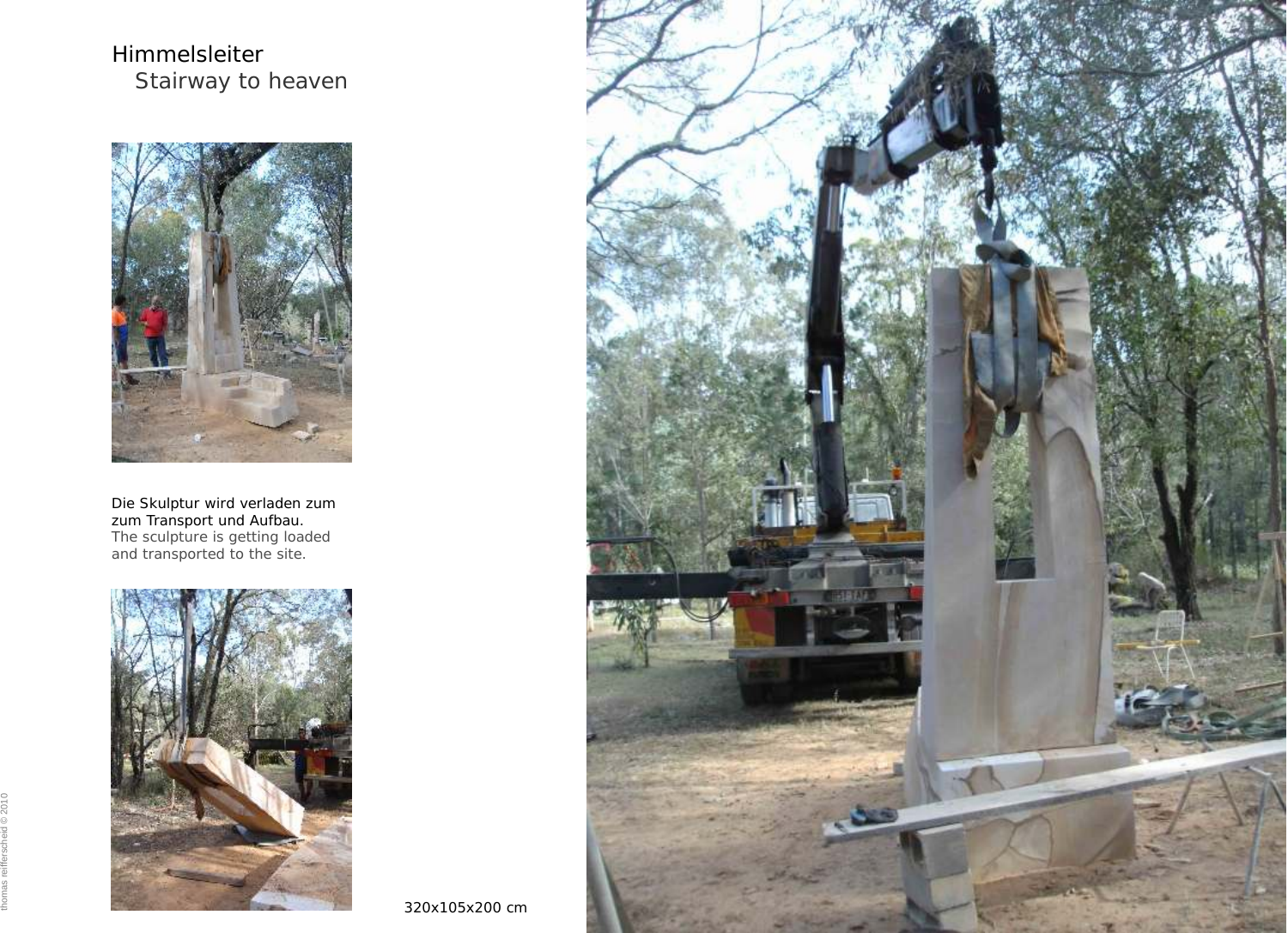

Die Stufen. The steps.





320x105x200cm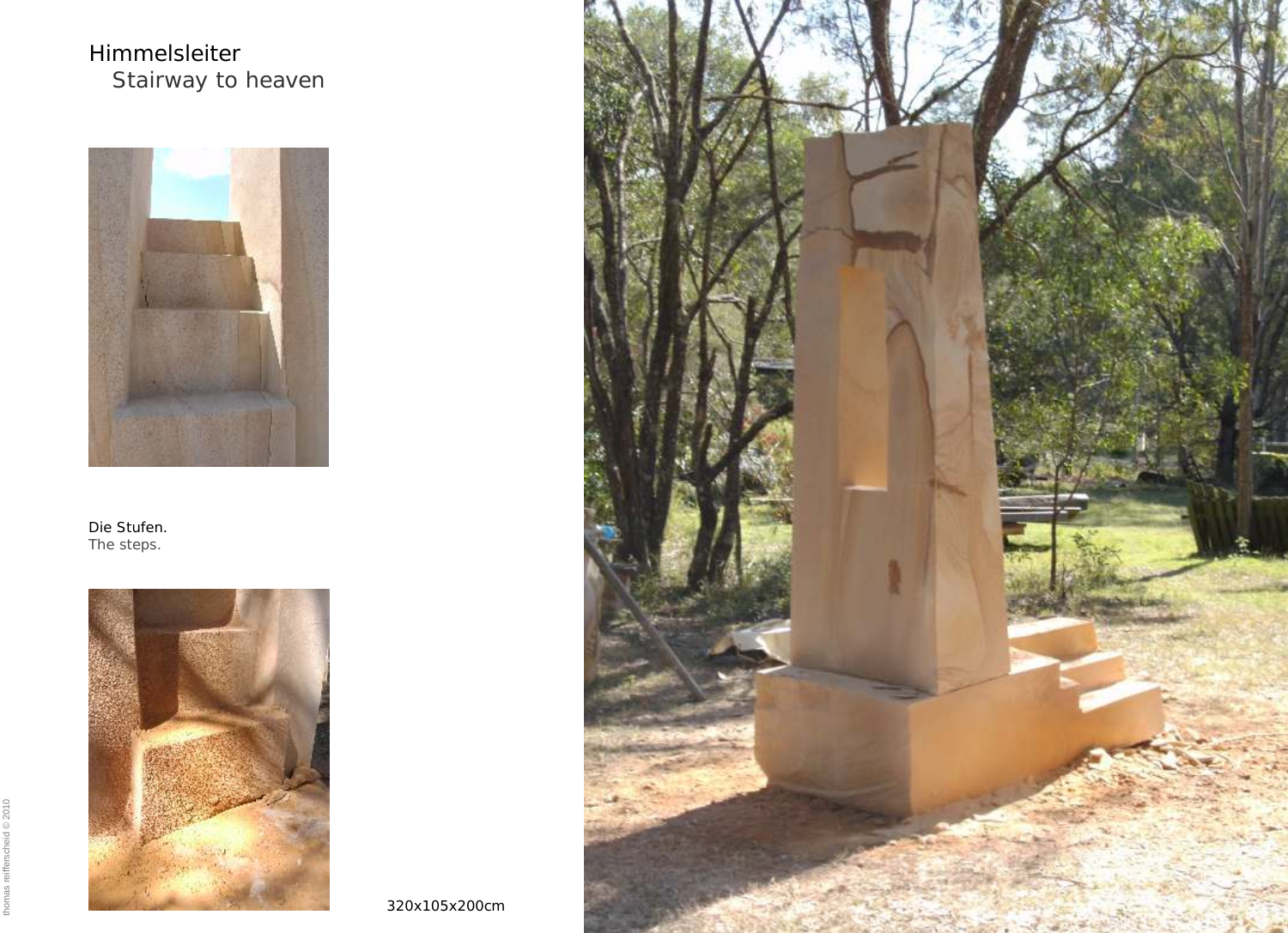Himmelsleiter Stairway to heaven



Der Durchbruch für das Fenster. Cutting of the gap for the window.



thomas reifferscheid © 2010

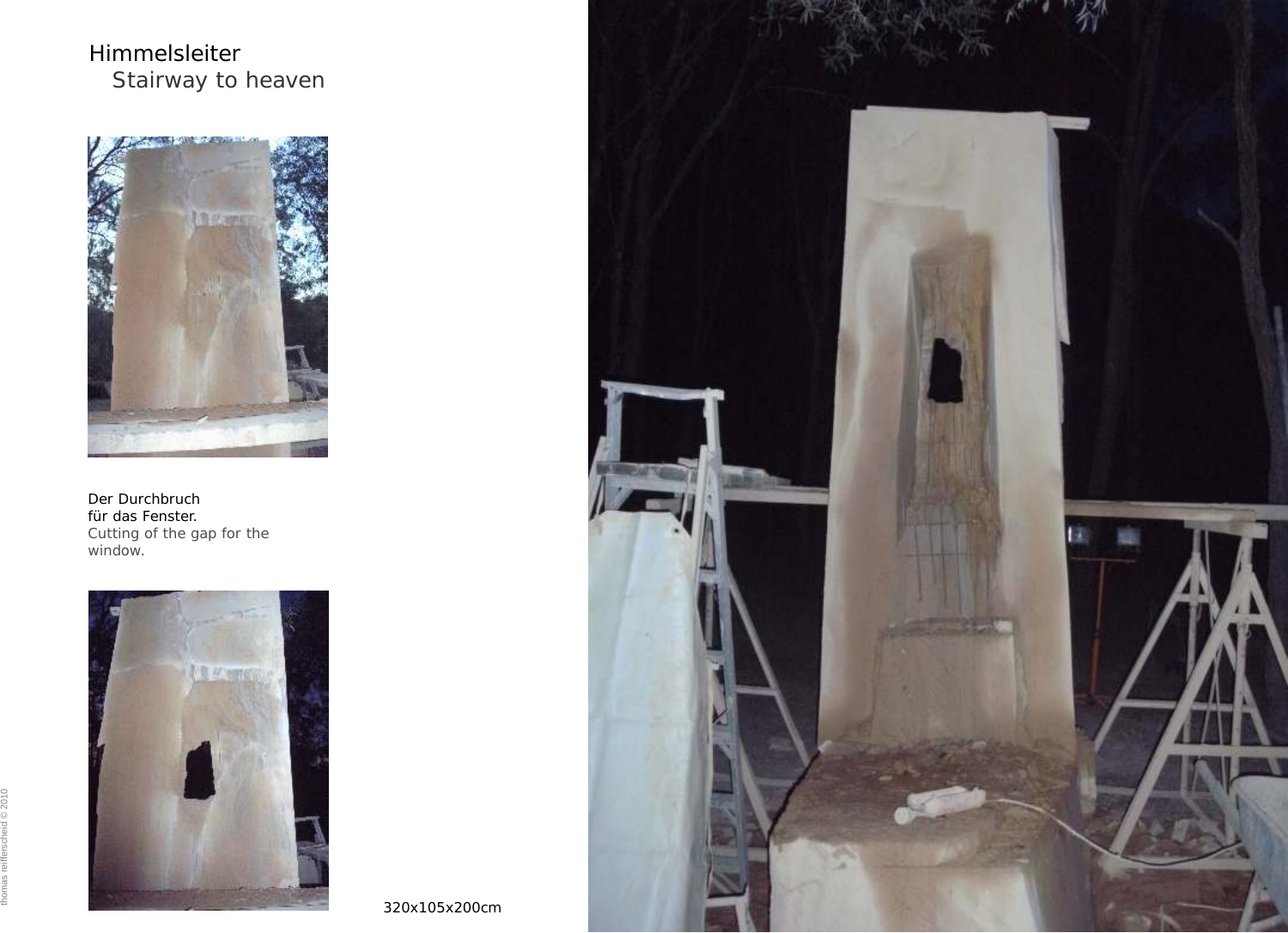Stufen Take the steps



Arbeiten am Durchbruch für das Fenster. Cutting of the gap for the window.



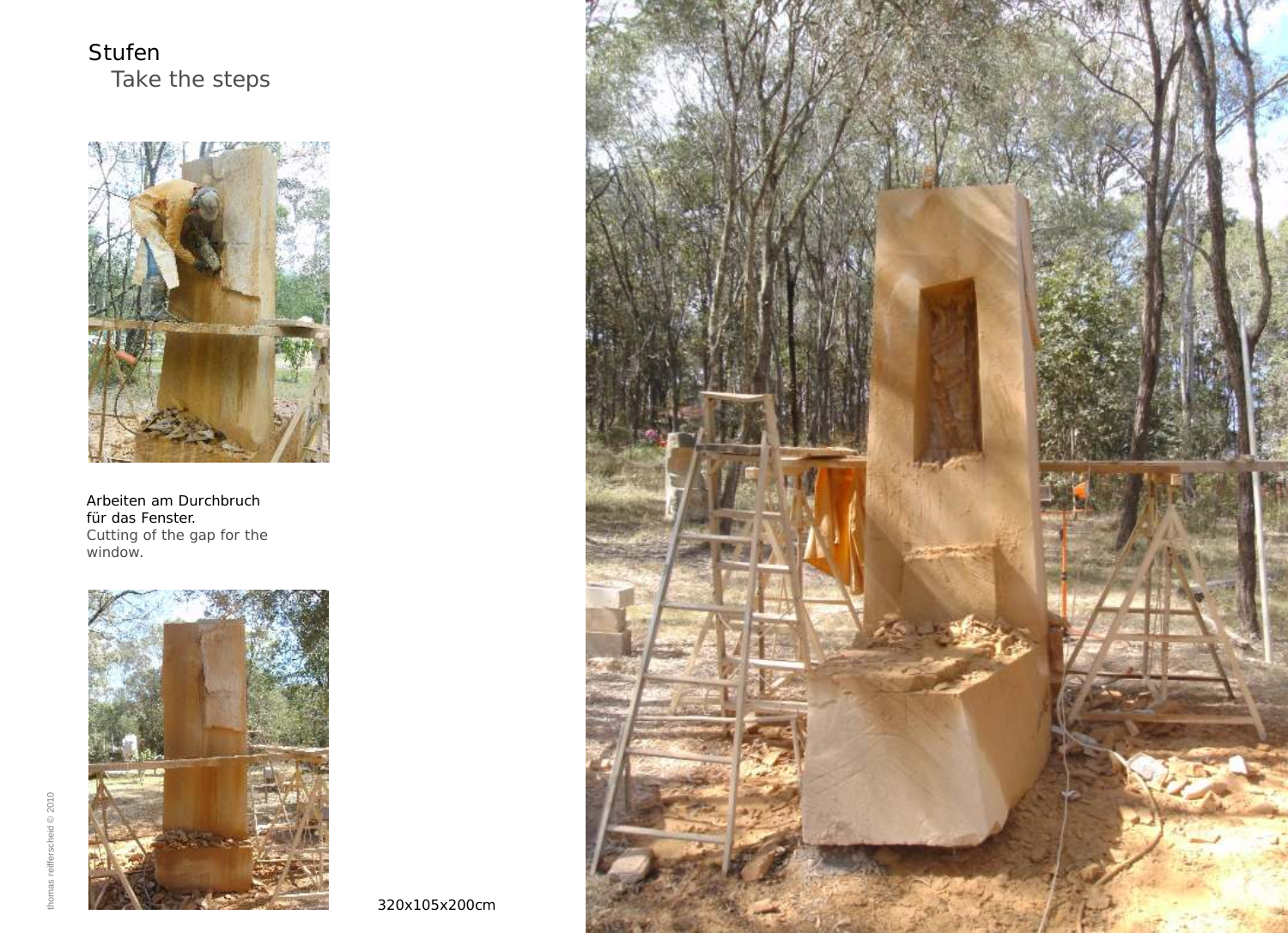Himmelsleiter Stairway to heaven



Die ersten Arbeiten an den Außenflächen der Skulptur. The first steps of work on the outside of the sculpture.





heid  $@2010$ thomas reifferscheid © 2010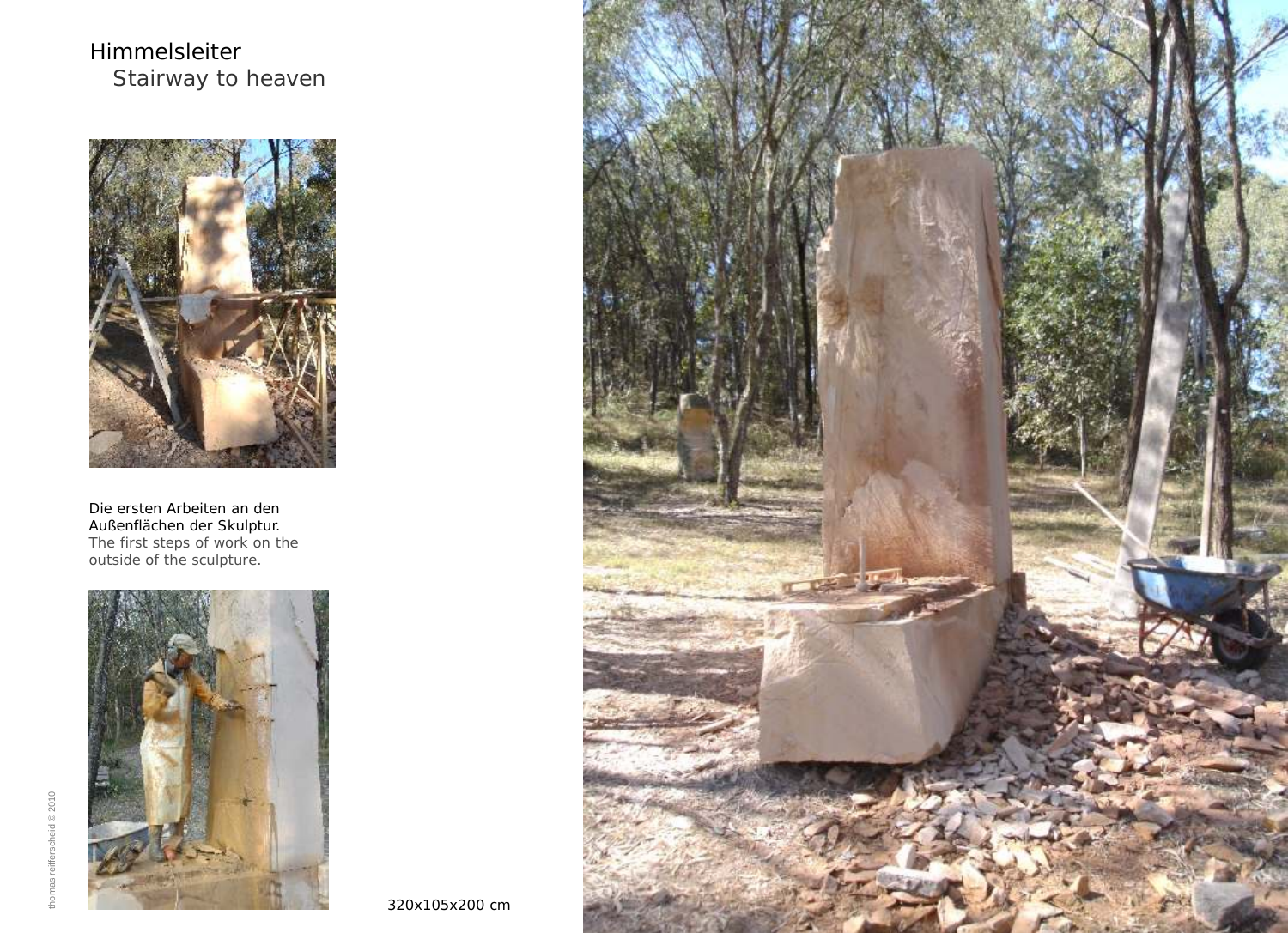Himmelsleiter Stairway to heaven



Aufstellen der Rohblöcke. Positioning of the rough blocks.